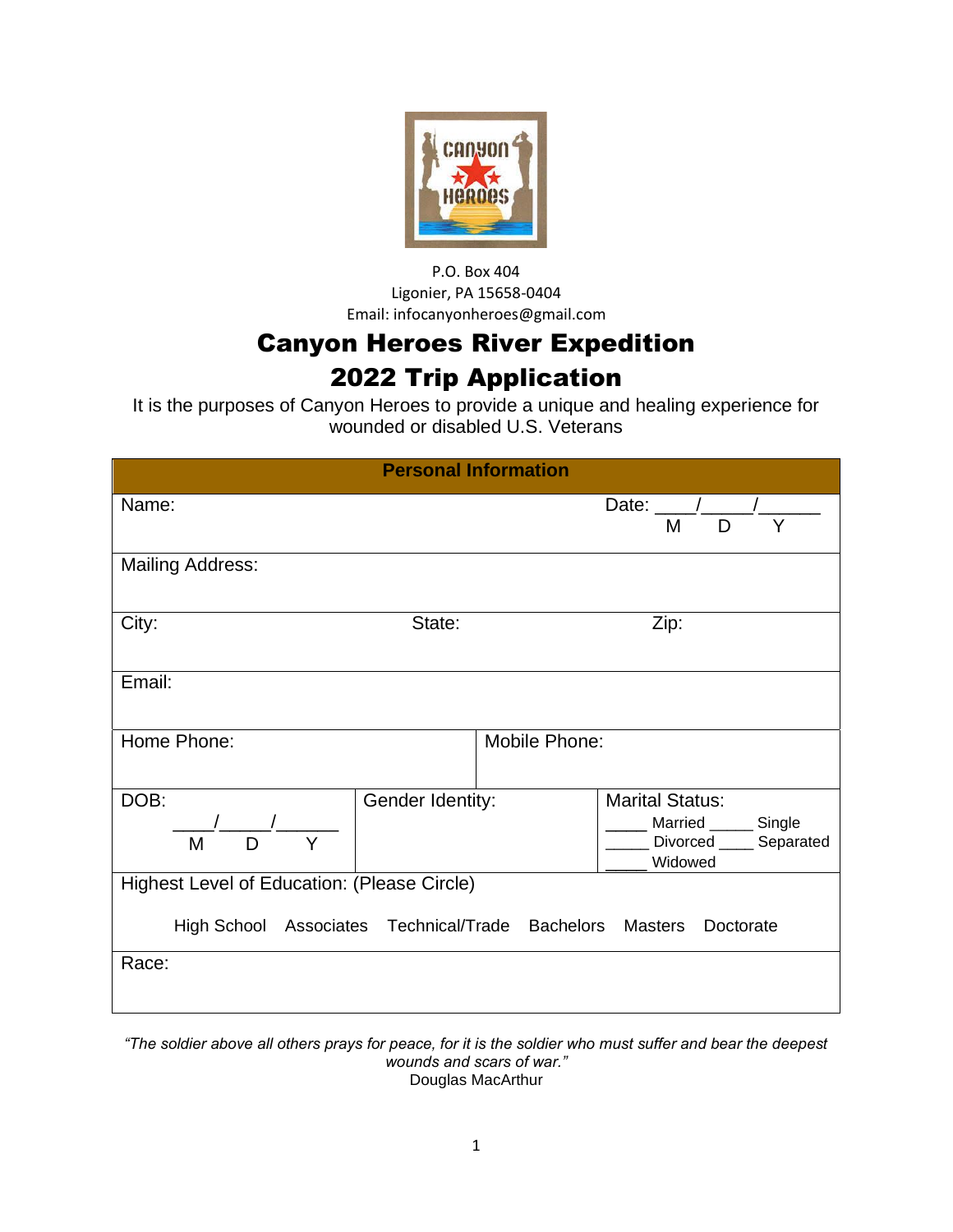| <b>Employment Status: (Please Circle)</b>                                                                        |  |  |  |  |  |
|------------------------------------------------------------------------------------------------------------------|--|--|--|--|--|
| Full-time Part-time<br>Retired Unemployed Student (Undergraduate/Graduate)<br><b>Disabled</b>                    |  |  |  |  |  |
| Type of Employment:                                                                                              |  |  |  |  |  |
|                                                                                                                  |  |  |  |  |  |
| <b>Military Service</b>                                                                                          |  |  |  |  |  |
| Branch: (Please Circle)                                                                                          |  |  |  |  |  |
| Navy Air Force Marines<br><b>Coast Guard</b><br>Army                                                             |  |  |  |  |  |
| Rank:                                                                                                            |  |  |  |  |  |
|                                                                                                                  |  |  |  |  |  |
| MOS/AFSC/NEC:                                                                                                    |  |  |  |  |  |
| <b>Deployment</b>                                                                                                |  |  |  |  |  |
| Conflict(s) Served:                                                                                              |  |  |  |  |  |
|                                                                                                                  |  |  |  |  |  |
| # of Deployments:<br>Dates:                                                                                      |  |  |  |  |  |
|                                                                                                                  |  |  |  |  |  |
| With what unit(s):                                                                                               |  |  |  |  |  |
|                                                                                                                  |  |  |  |  |  |
| Type of Discharge:                                                                                               |  |  |  |  |  |
| Have you experienced physical health issues as a result of your military service?                                |  |  |  |  |  |
| If yes, please explain/list below:                                                                               |  |  |  |  |  |
|                                                                                                                  |  |  |  |  |  |
|                                                                                                                  |  |  |  |  |  |
|                                                                                                                  |  |  |  |  |  |
|                                                                                                                  |  |  |  |  |  |
| Since joining the military, have you been diagnosed with any of the following: (Please<br>Circle all that apply) |  |  |  |  |  |
| <b>PTSD</b><br>Depression Alcohol-Use<br><b>Generalized Anxiety</b><br>Other<br>Substance-Use<br>None            |  |  |  |  |  |